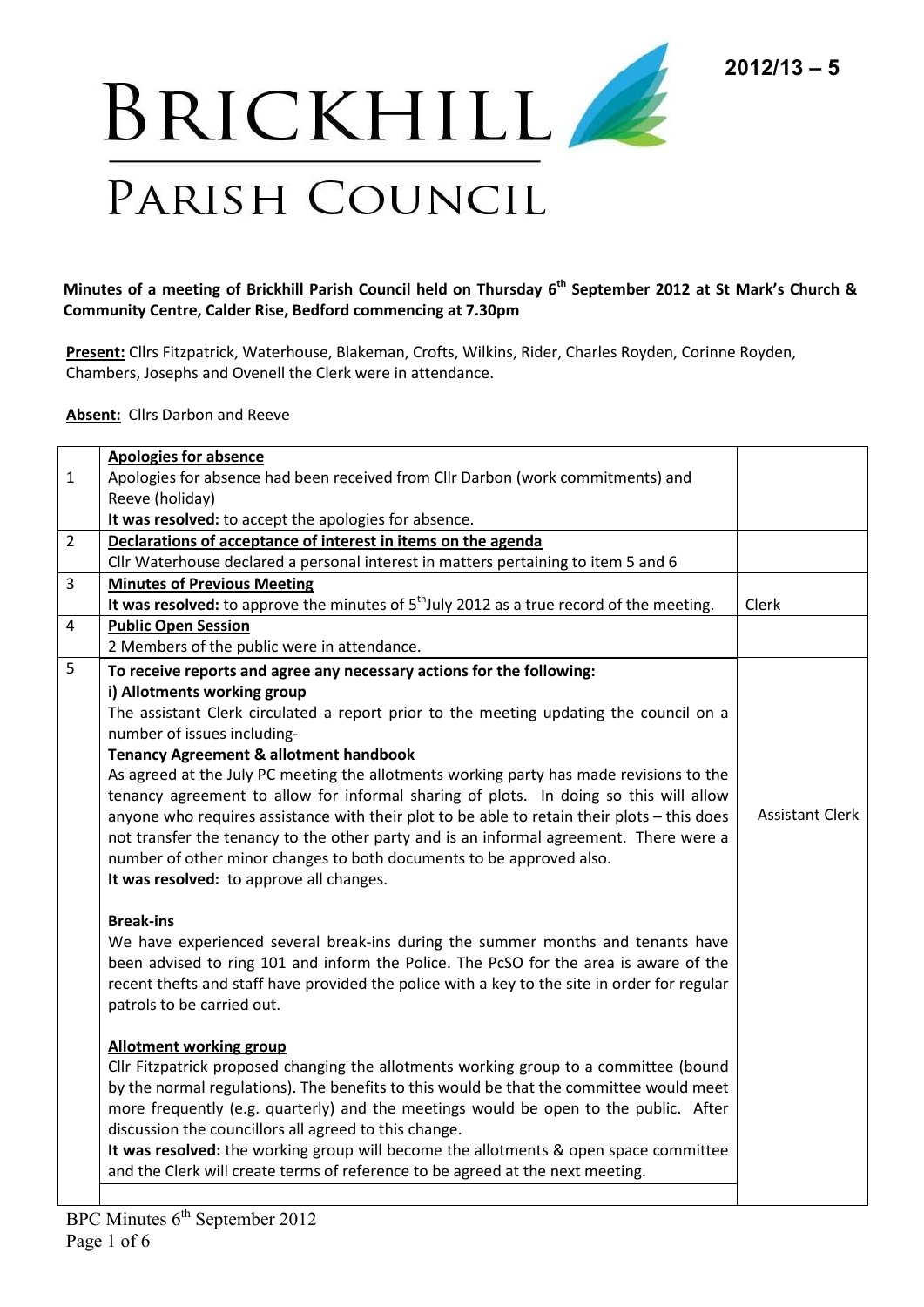|                | ii) Mr A Newberry (on behalf of the allotment tenants)<br>The Clerk circulated a report by Mr Newberry on behalf of the group who conducted a<br>consultation with allotment tenants to gauge interest in forming an association. Mr<br>Newberry confirmed that at present there was not enough interest expressed to take<br>this idea forward. Within the report other issues were raised including recent thefts, site<br>security and tenancy agreements. Cllr Fitzpatrick thanked Mr Newberry for his efforts in<br>this matter and for his comprehensive report. Some of the issues mentioned had been<br>addressed in the previous item however the new committee could look at the other<br>items raised at a later date.                                                                                                                                                                                                                       |                                                          |
|----------------|---------------------------------------------------------------------------------------------------------------------------------------------------------------------------------------------------------------------------------------------------------------------------------------------------------------------------------------------------------------------------------------------------------------------------------------------------------------------------------------------------------------------------------------------------------------------------------------------------------------------------------------------------------------------------------------------------------------------------------------------------------------------------------------------------------------------------------------------------------------------------------------------------------------------------------------------------------|----------------------------------------------------------|
| 6              | To consider request for works at Brickhill Community Centre<br>The clerk circulated a report the centre and further works that need to be considered<br>and agreed, as follows:<br>1) Installation of blending valves for all hand basins<br>Hand basins should be fitted with the required blending valves to help regulate water<br>temperature. 3 different plumbing engineers have supplied quotes.<br>It was resolved: to approve P Chester & sons to undertake the work based on the quote<br>supplied.<br>2) Additional storage cupboard installation:<br>The Clerk sought approval from the council to install an additional cupboard at the centre<br>due to limited storage space in the office. The unit would be located in the hall way                                                                                                                                                                                                    | Clerk                                                    |
|                | (corner cupboard positioned on the first section of stairs in the corridor).<br>It was resolved: To approve the work with a maximum budget of £400.<br>3) Installation of bollards:<br>The Clerk received a request from the community centre association about the possibility<br>of installing up to 3/4 bollards in the car park, following the recent incident which left<br>considerable damage to the external doors and brick work. Installation of the bollards<br>would help prevent a similar incident occurring again and give added protection to the<br>front of the building. The Clerk investigated costs for this work and received a quotation<br>to install 3x bollards for a total of £477 (ex VAT).<br>It was resolved: all agreed to approve the works.<br>(Cllr Waterhouse abstained from voting on this agenda item)                                                                                                             |                                                          |
| $\overline{7}$ | To receive an update about the recent youth activity sessions held on Waveney Green<br>The activity camps were a great success with all 3 sessions well attended. The first<br>session saw 15 youths attend and the second and third sessions were all fully booked<br>with all 20 spaces (40 in total) being allocated.<br>Feedback from parents was very positive and the children really enjoyed the sessions.<br>Many parents asked whether the Council would run further sessions next year.<br>Councillors thanked the staff for organising the events and dealing with bookings. Cllr<br>Waterhouse proposed that the council run further sessions next year, all agreed. Cllr<br>Fitzpatrick suggested running sessions over the Easter period as well as summer.<br>It was resolved: the clerk will look into costs to run more activity camps and the council<br>will make a decision on number of sessions to run as well as possible dates. | Assistant Clerk,<br>Waterhouse,<br>Ovenell and<br>Crofts |
| 8              | To note correspondence from WREN re successful grant application and agree further<br>actions<br>The Clerk circulated information to all prior to the meeting. The council was very pleased                                                                                                                                                                                                                                                                                                                                                                                                                                                                                                                                                                                                                                                                                                                                                             |                                                          |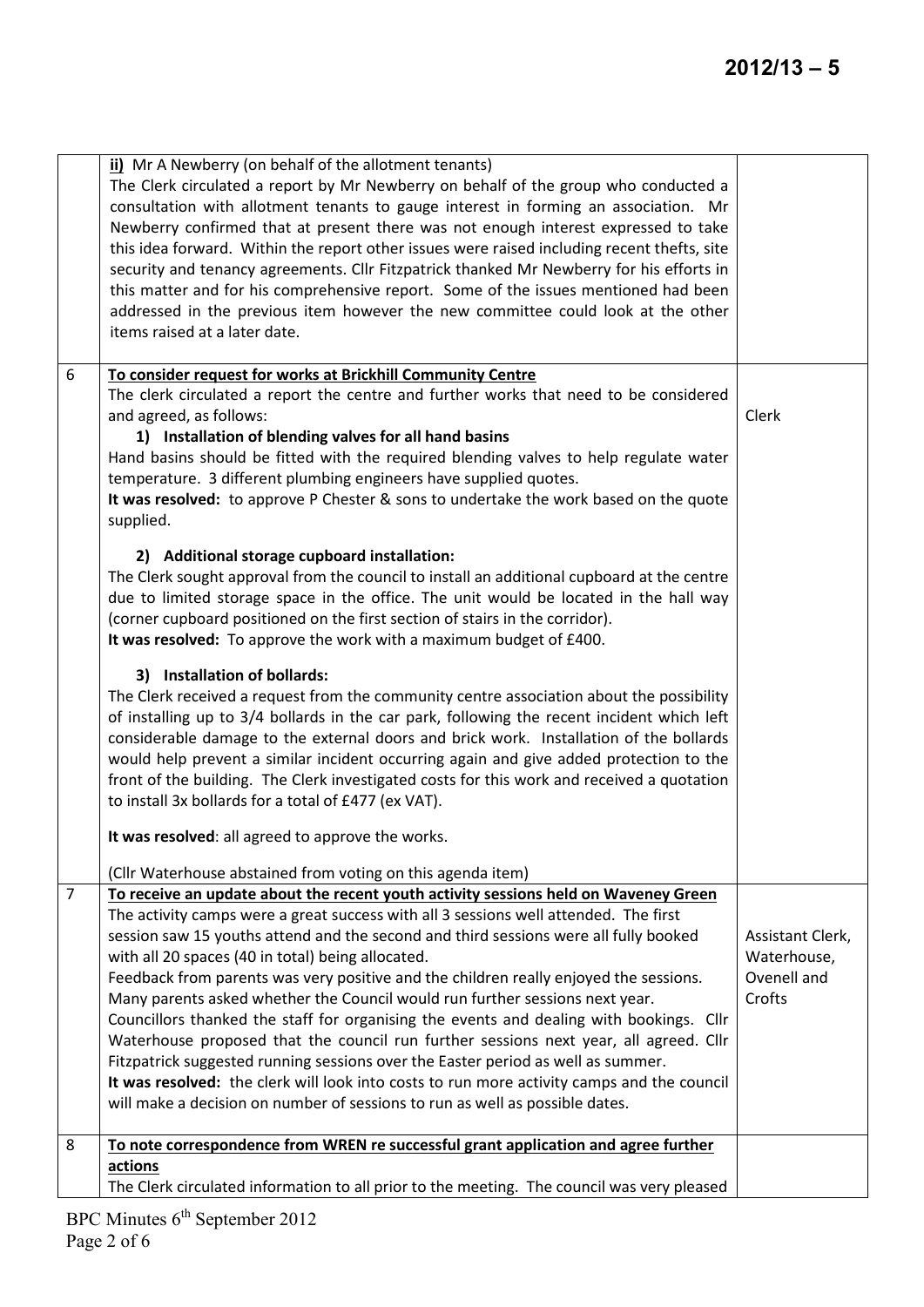|    | to hear that the funding application submitted to WREN for the proposed new play area<br>on Waveney Green was successful. WREN has awarded the council £12,283 towards the<br>play area, but did not include the bins, site security and seating in this total as these<br>elements were viewed as council obligations by the local panel. In order to unlock the<br>funding, applicants have to contribute 10% towards the funding (third party costs)-the<br>total for this is £1351.13 to be made payable to FCC recycling (UK) Ltd. |     |
|----|-----------------------------------------------------------------------------------------------------------------------------------------------------------------------------------------------------------------------------------------------------------------------------------------------------------------------------------------------------------------------------------------------------------------------------------------------------------------------------------------------------------------------------------------|-----|
|    | The Parish council would need to formally write to the property services department at<br>the Borough council to seek permission for the play area installation, due to a clause in<br>the current lease. There would also be legal costs involved with this process of up to<br>£900.                                                                                                                                                                                                                                                  |     |
|    | The Clerk asked the council to agree the proposed location (adjacent to current play<br>area) and whether to install an additional piece of equipment (swing) as a space had<br>been left for future addition (in light of information from the Borough Council over<br>needing to apply for permission and legal costs involved). Total additional funding<br>required therefore would be £5939.13 - This amount could be taken from the council's<br>unallocated reserves.                                                            |     |
|    | The councillors discussed the design and proposed siting of the new play area. The<br>suggested site is well sheltered away from any houses, by a wooded area and is close to<br>the existing natural play area. Cllr Royden proposed contacting residents in Francis<br>Groves close (the road in the development nearest to the site) out of courtesy to make<br>them aware of the plans and give them the opportunity to make any queries.                                                                                           |     |
|    | It was resolved: the council thanked the clerk for her work. Agreed to contact those few<br>residents in Francis Groves close via letter. All councillors agreed to the design and site<br>in principle and approved the extra funding required to come out of unallocated<br>reserves. It was also agreed to contact the Borough Council to raise concerns at the                                                                                                                                                                      |     |
|    | potential ongoing cost of making changes on the Green and seek alternative solution to<br>limit spending any time changes are made.                                                                                                                                                                                                                                                                                                                                                                                                     |     |
| 9  | To note correspondence from Bedford Borough Council re Community Governance                                                                                                                                                                                                                                                                                                                                                                                                                                                             |     |
|    | review and respond if necessary<br>The clerk had received and circulated to all prior to the meeting correspondence received<br>from Bedford Borough Council about conducting a Community Governance Review in                                                                                                                                                                                                                                                                                                                          | All |
|    | relation to the woodlands Park area. The reviews will gather information, including the<br>views of the existing Parish Councils and local electors and a report will then be made to<br>the Borough Council's General Purposes Committee and its full Council in order to<br>determine any new Orders concerning those Parishes-with the view for any new                                                                                                                                                                              |     |
|    | arrangements to take effect to coincide with the next elections in 2015.<br>All councillors present were in support of these plans. Cllr Charles Royden proposed<br>inviting residents from Woodlands park to attend a future Parish Council meeting to<br>express their views. Cllr Fitzpatrick confirmed that an article would be included in a<br>future issue of the parish newsletter also.                                                                                                                                        |     |
|    | It was resolved: The Clerk will write to the Borough to confirm the parish council's<br>support and agree that the proposed 2015 date would be preferential.                                                                                                                                                                                                                                                                                                                                                                            |     |
| 10 | To receive an update re feedback about improvements/bulb planting in the parish<br>In a previous issue of the parish newsletter an article was included (as agreed at a<br>previous meeting) seeking views from residents to identify suitable locations to plant<br>more flowers and trees. To date we have only received 2 replies; grassed area in<br>Westrope Way and Trees along verge of Dove Road and on the green at corner of Dove<br>Road/Falcon Avenue. Councillors discussed if wither suggested would be viable, all       |     |
|    |                                                                                                                                                                                                                                                                                                                                                                                                                                                                                                                                         |     |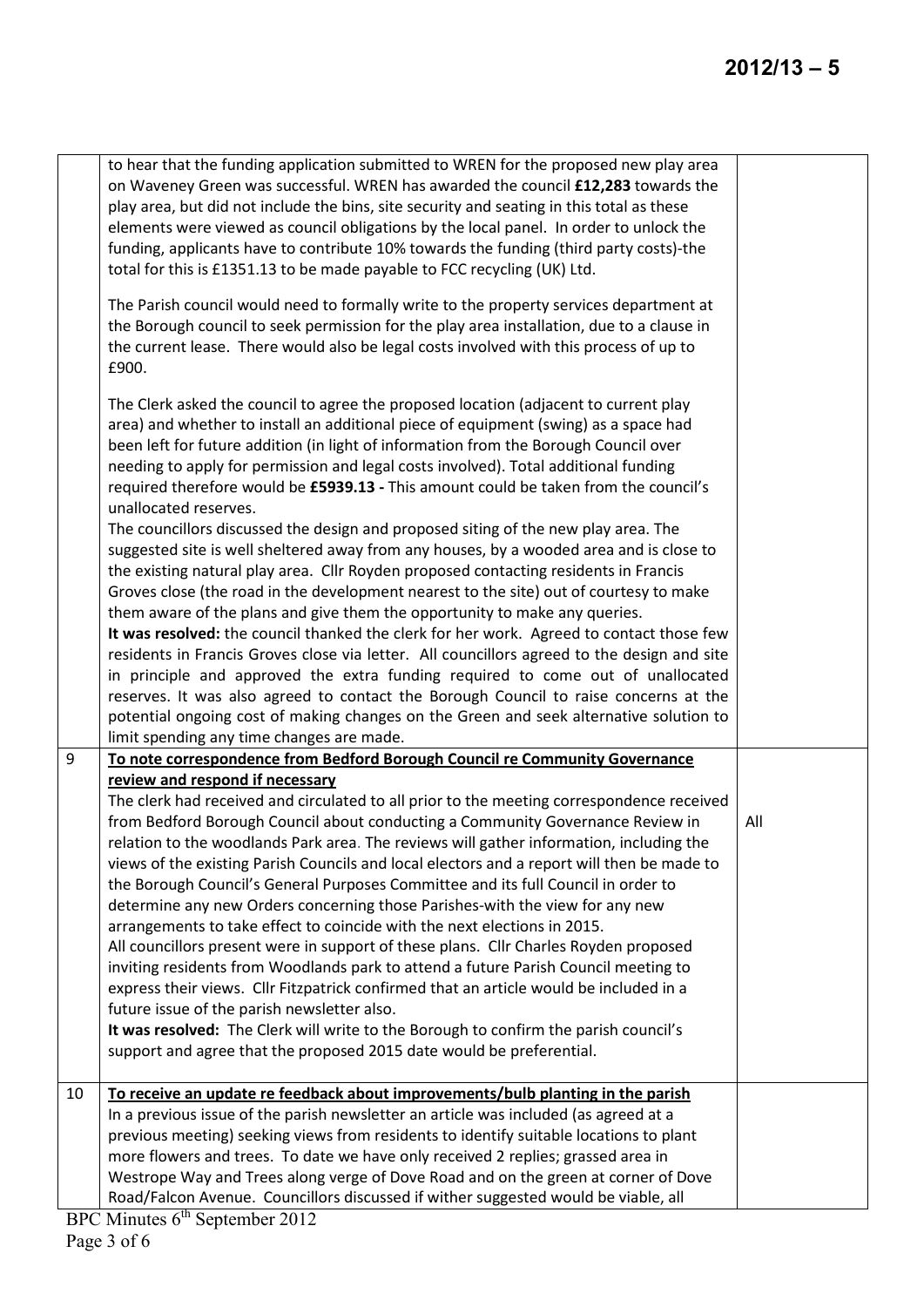|    | agreed that more information would be required in order to make an informed decision.                                                                                                                                                                                                                                                                                                                                                                                                                                                                                                                                                              |       |
|----|----------------------------------------------------------------------------------------------------------------------------------------------------------------------------------------------------------------------------------------------------------------------------------------------------------------------------------------------------------------------------------------------------------------------------------------------------------------------------------------------------------------------------------------------------------------------------------------------------------------------------------------------------|-------|
|    | It was resolved: to defer decision until the next meeting until more information can be<br>obtained.                                                                                                                                                                                                                                                                                                                                                                                                                                                                                                                                               | Clerk |
| 11 | To receive an update from Cllr Charles Royden Re Westrope Way                                                                                                                                                                                                                                                                                                                                                                                                                                                                                                                                                                                      |       |
|    | Update circulated to all prior to the meeting as follows:                                                                                                                                                                                                                                                                                                                                                                                                                                                                                                                                                                                          |       |
|    | The barrier erected at the end of Westrope Way by the Borough Council funded by Cllr<br>Wendy Rider and myself is confirmed as being on the highway as Borough Council land<br>extends approximately 5 metres beyond the end of where the road originally finished.<br>We installed the gate and other measures such as bollards because we were approached<br>by residents following complaints about vehicles driving over the grass and pavements to<br>enter Westrope Way.                                                                                                                                                                     |       |
|    | Westrope Way will not become a thoroughfare for buses as the road is too narrow and<br>winding to allow their safe passage. Of course whilst residents can pass safely on the<br>pavement this does allow motorcycles to mount the pavement unlawfully and use the<br>route, a point which has been made to the local police.                                                                                                                                                                                                                                                                                                                      |       |
|    | Cllr Rider and I have attended at the scene and informed the residents of the situation.                                                                                                                                                                                                                                                                                                                                                                                                                                                                                                                                                           |       |
|    | It was resolved: councillors asked the Clerk to contact the resident that originally notified<br>the council of issues to relay this update.                                                                                                                                                                                                                                                                                                                                                                                                                                                                                                       |       |
| 12 | To receive a report from Borough Councillors Rider & Royden                                                                                                                                                                                                                                                                                                                                                                                                                                                                                                                                                                                        |       |
|    | A copy of the report was circulated to all prior to the meeting, giving an update of issues<br>- A copy of this report will be kept in the minute file and can be found on the website.<br>Update re Verge parking- Cllr Royden and Rider have received 60+ replies from around<br>the parish demonstrating support for no verge parking so they will be taking this forward.                                                                                                                                                                                                                                                                      |       |
| 13 | <b>Financial Matters</b>                                                                                                                                                                                                                                                                                                                                                                                                                                                                                                                                                                                                                           |       |
|    | To note completion of the external audit and to action any recommendations<br>i)<br>External audit now complete. Only one comment received from BDO (the external<br>auditor) with regards to the level of our fidelity guarantee, this matter had already been<br>rectified following our insurance renewal last month however. The council thanked the<br>Clerk for her work.                                                                                                                                                                                                                                                                    |       |
|    | ii) To receive a quarterly financial report<br>Quarterly financial report demonstrating monthly spends against budget, reserves and<br>bank reconciliation documents were circulated to all councillors prior to the meeting.<br>Cllr Crofts proposed that the Clerk include a figure within the reserves document to<br>demonstrate amount held in unallocated funds. Cllr Waterhouse queried whether the<br>council could receive monthly updates rather than quarterly (financial regulations<br>currently stipulate quarterly).<br>It was resolved: the Clerk will make necessary amendments and endeavour to produce<br>more frequent updates |       |
|    | iii) To approve the accounts for payment                                                                                                                                                                                                                                                                                                                                                                                                                                                                                                                                                                                                           |       |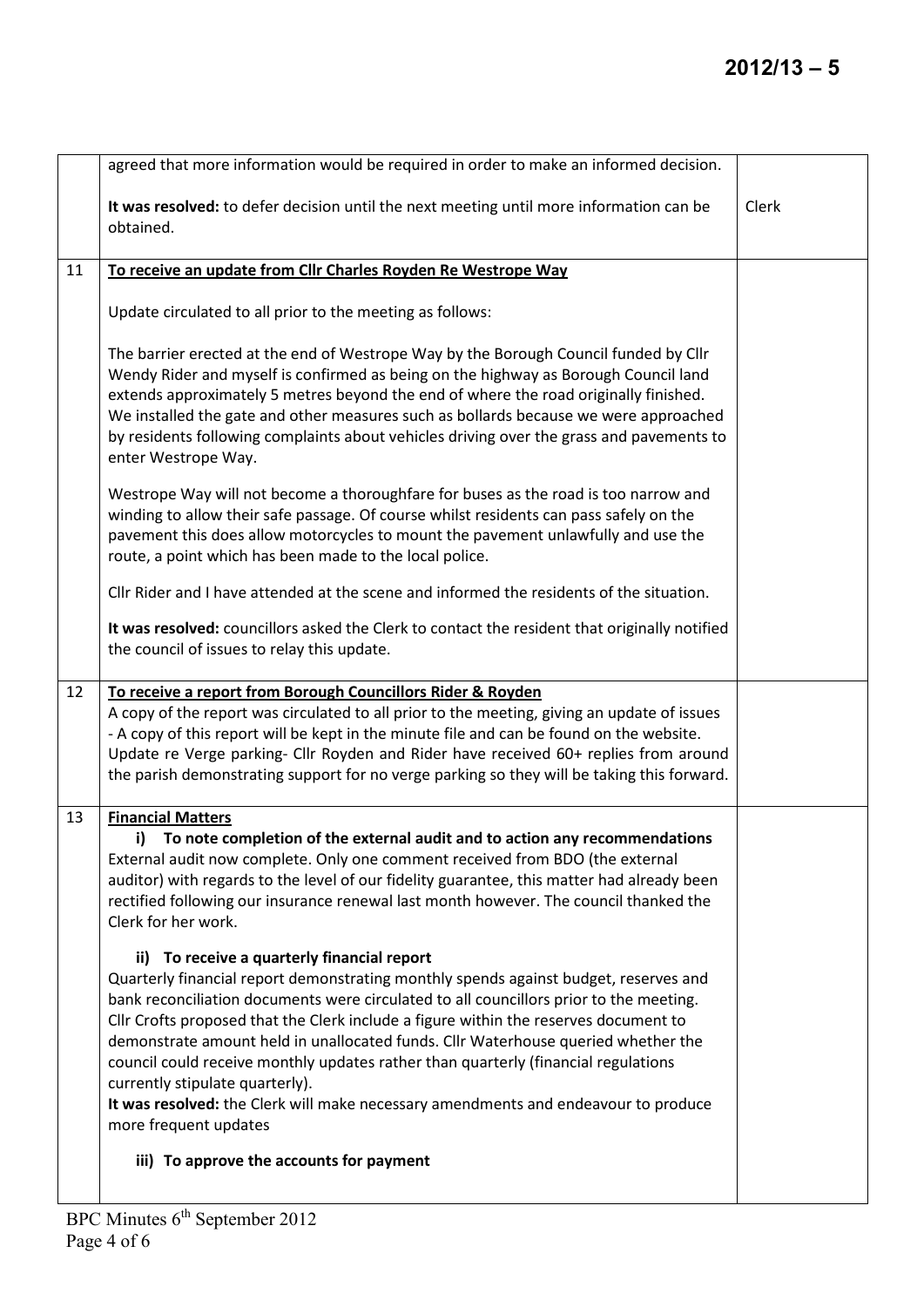| Ch  | Payee                                | Details                                   | £        |       |
|-----|--------------------------------------|-------------------------------------------|----------|-------|
| No  |                                      |                                           |          |       |
|     |                                      | Grass cutting on Waveney Green (1st       |          |       |
| 497 | Bedford Borough Council              | Quarter)                                  | 439.47   |       |
| 498 | St Mark's Church                     | Room Hire                                 | 26.00    |       |
|     | <b>Sport Support Services</b>        |                                           |          |       |
| 499 | Ltd                                  | Activity camps x3 on Waveney Green        | 900.00   |       |
| 500 | <b>Otis Limited</b>                  | lift service over a 6 month period        | 902.44   |       |
| 501 | <b>Stafford Building Society</b>     | deposit into new savings account          | 10000.00 |       |
|     |                                      | Smoke Detector test in lift shaft         |          |       |
| 502 | <b>Red N Security</b>                | (Community Centre)                        | 55.00    |       |
|     |                                      | <b>Emergency call out for Community</b>   |          |       |
|     |                                      | Centre                                    | 110.00   |       |
|     |                                      | (incident which damaged front             |          |       |
|     |                                      | entrance to Community Centre)             |          |       |
|     | <b>Hertfordshire County</b>          | key cabinet for office and laminating     |          |       |
| 503 | Council                              | pouches<br>Hall hire for Community Safety | 77.40    |       |
| 504 | <b>Brickhill Community</b><br>Centre | Forum (from grant allocation)             | 15.75    |       |
|     | <b>Evander Glazing and</b>           | <b>Emergency call out for Community</b>   |          |       |
| 505 | Locks                                | Centre                                    | 128.83   |       |
|     |                                      | to board up and make safe front of        |          |       |
|     |                                      | building                                  |          |       |
| 506 | F Johnstone                          | petty cash                                | 20.00    |       |
|     |                                      | hall hire for allotment tenants           |          |       |
| 507 | <b>Brickhill Scout Group</b>         | meeting                                   | 10.00    |       |
| 508 | St Mark's Church                     | hall hire                                 | 13.00    |       |
|     | N & J Electrical Services            | <b>Fixed Wired Testing and lighting</b>   |          | Clerk |
| 509 | Ltd                                  | repair work                               | 2269.13  |       |
| 510 | <b>White Hart Press</b>              | Newsletter and leaflet printing           | 733.00   |       |
|     | <b>Bedford Window</b>                |                                           |          |       |
| 511 | Cleaning                             | <b>Gutter Cleaning</b>                    | 420.00   |       |
| 512 | <b>BDO LLP</b>                       | <b>External Audit</b>                     | 660.00   |       |
| 513 | <b>RBS Software Solutions</b>        | <b>Allotment Maintenance</b>              | 124.80   |       |
|     |                                      | Bin emptying on Waveney Green             |          |       |
| 514 | Bedford Borough Council              | (1st Quarter)                             | 516.19   |       |
| 515 | F Johnstone                          | <b>Expenses Claim</b>                     | 18.95    |       |
| 516 | D Joyce                              | return of allotment key deposit x2        | 12.00    |       |
| 517 | A Cutress                            | return of allotment key deposit x2        | 12.00    |       |
| 518 | Anglian Water                        | water charges at allotment site           | 313.88   |       |
| 519 | J Barrow                             | Newsletter delivery                       | 15.00    |       |
| 520 | L Spavins                            | Newsletter delivery                       | 30.00    |       |
| 521 | A Alder                              | Newsletter delivery                       | 18.00    |       |
| 522 | M Atkinson                           | Newsletter delivery                       | 21.00    |       |
| 523 | D Charman                            | Newsletter delivery                       | 18.00    |       |
| 524 | FCC Recycling Ltd                    | Third party funding costs                 | 1351.13  |       |
|     |                                      |                                           |          |       |
|     |                                      |                                           |          |       |